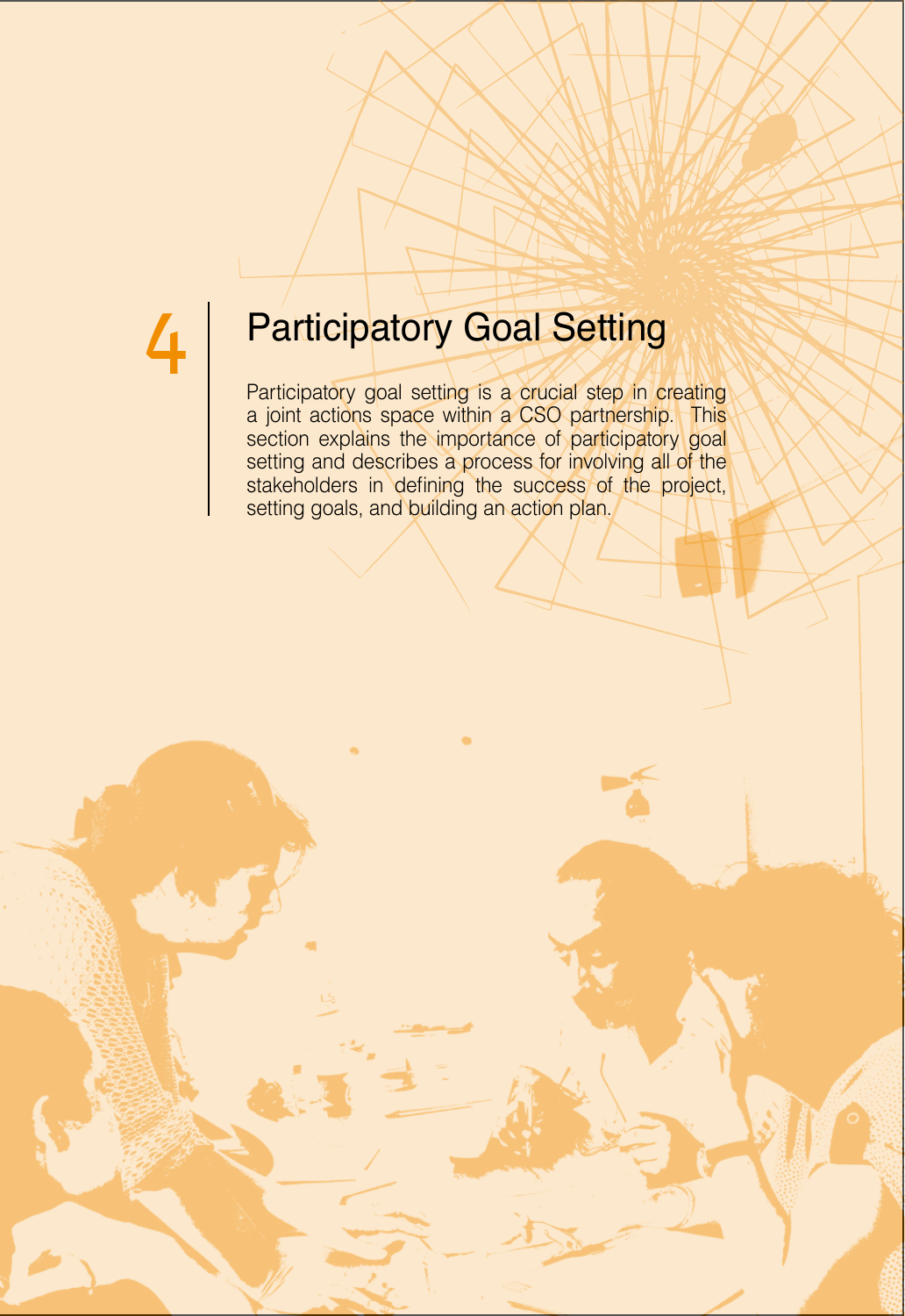#### **What happened in the Incubator project?**

Participatory goal setting was carried out by the Civil Society Organization Learning Forum (CSOLF) for the Training of Trainers (TOT), the first major stage of the project. The process took place during a weekend seminar in Ramallah prior to the beginning of the project's activities. The participants were directors and key personnel from the four partner organizations: Masar, Sawa, Duroob, and the Anne Frank Center. The action research team facilitated the process, using "Action Evaluation"- a stakeholder-based method for defining, promoting, and assessing success.

Prior to the seminar, each participant was asked to respond in writing to three questions:

- 1. What is your definition of success for the "Training of Trainers" (TOT) course as part of the development of the "Educational Innovation Incubator"?
- 2. Why are these definitions of success (i.e. goals) important to you personally?
- 3. How do you think your goals can be best achieved?

During the weekend seminar, the participants were first asked to talk together about the "why" question – that is, why the success of the ToT, as defined by each one, was important to them. Participants shared very personal stories that illustrated what deeply motivated them to offer such a training for professionals engaged in social change. They voiced values and emotions such as "respect", "vulnerability", "fixing the world", "daring to doubt", "ownership", "new perspectives", and "freedom". Telling their stories and hearing the stories of people from other CSOs brought the participants closer together and established a basis of mutual commitment and trust. In reflecting on the partnership, one of the Directors noted that what differentiated this partnership from other, more superficial, ones was the awareness of shared values,

Prior to the seminar, the project's research team had analyzed the "what"- that is, the definitions of success, or goals, named by the participants. This analysis first identified the goals of the members. of the each CSO separately, focusing on the shared, conflicting, and unique goals its members. The research team presented this analysis to members of each CSOs; they deliberated over their definitions of success and agreed on a common set of goals. Then the participants from all four CSOs shared their separate goal statements, deliberated over them, and merged them into a single set of goals.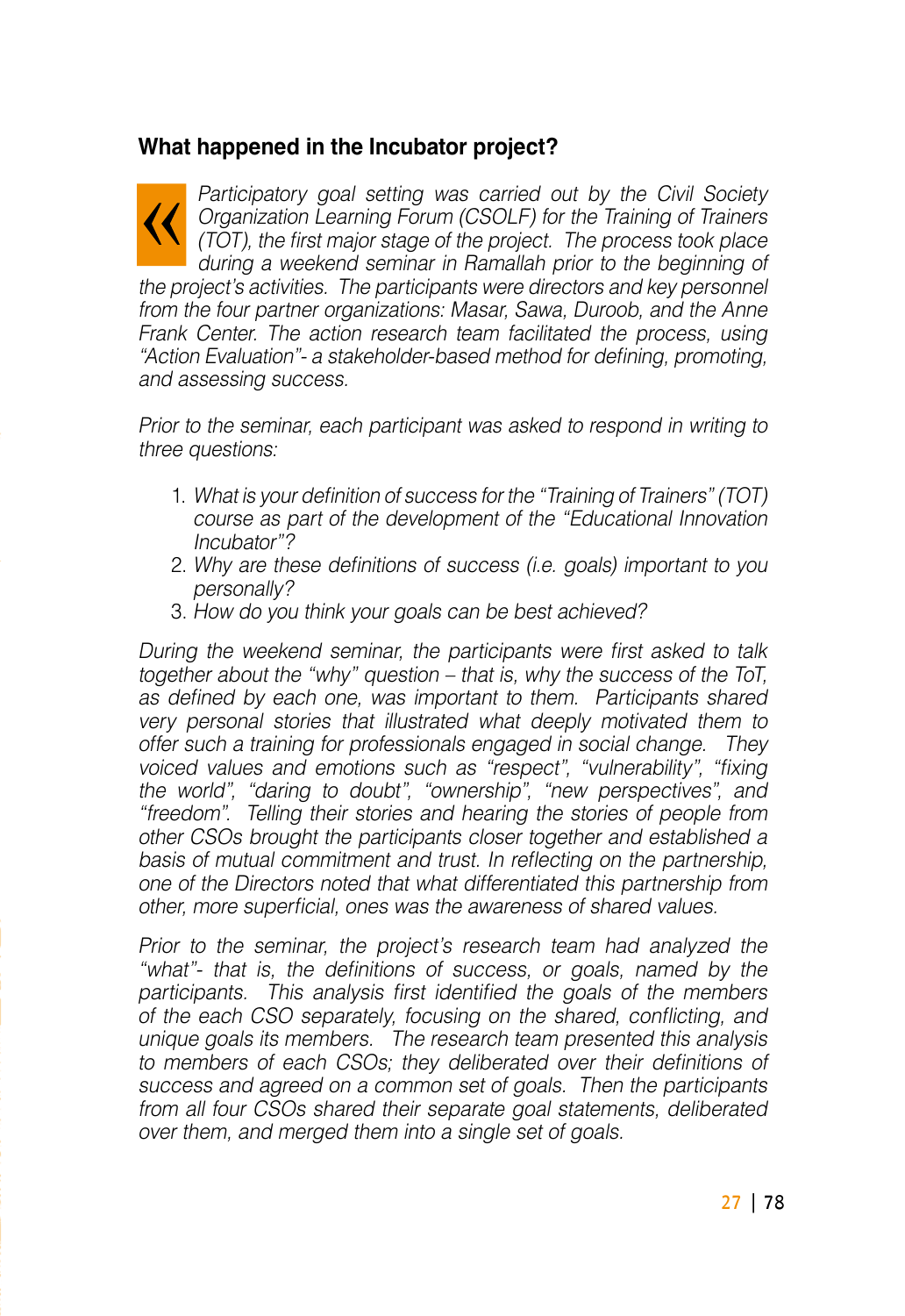In this way the participants reached consensus on four common goals for the  $TOT$ 

- Building a team of trainers, who deeply believe in educational innovation, and develop their personal abilities and professional competencies to lead processes of high quality training and social-educational change
- Developing an alternative educational approach and language, based on experience and innovative "theories".
- Developing a coherent model of collaborative learning for training/ quiding practitioners.
- Creating comradery and a support network among participants to increase their ability to persevere in this difficult work.

After reaching a set of common goals for the ToT, the CSO partners discussed action strategies for achieving these goals (the "how" question). However, responsibility for designing the actions for achieving these goals passed into the hands of the ToT facilitation team, which consisted of the CEOs of Masar, Duroob, and Sawa.  $\sum$ 

#### **What is participatory goals setting?**

Participatory goal setting is a key process for building a partnership among CSO's. Each CSO is a separate entity that has its own stake in the project, so this process is important not only for developing truly shared vision of the project, but also for opening a new space for joint action. The

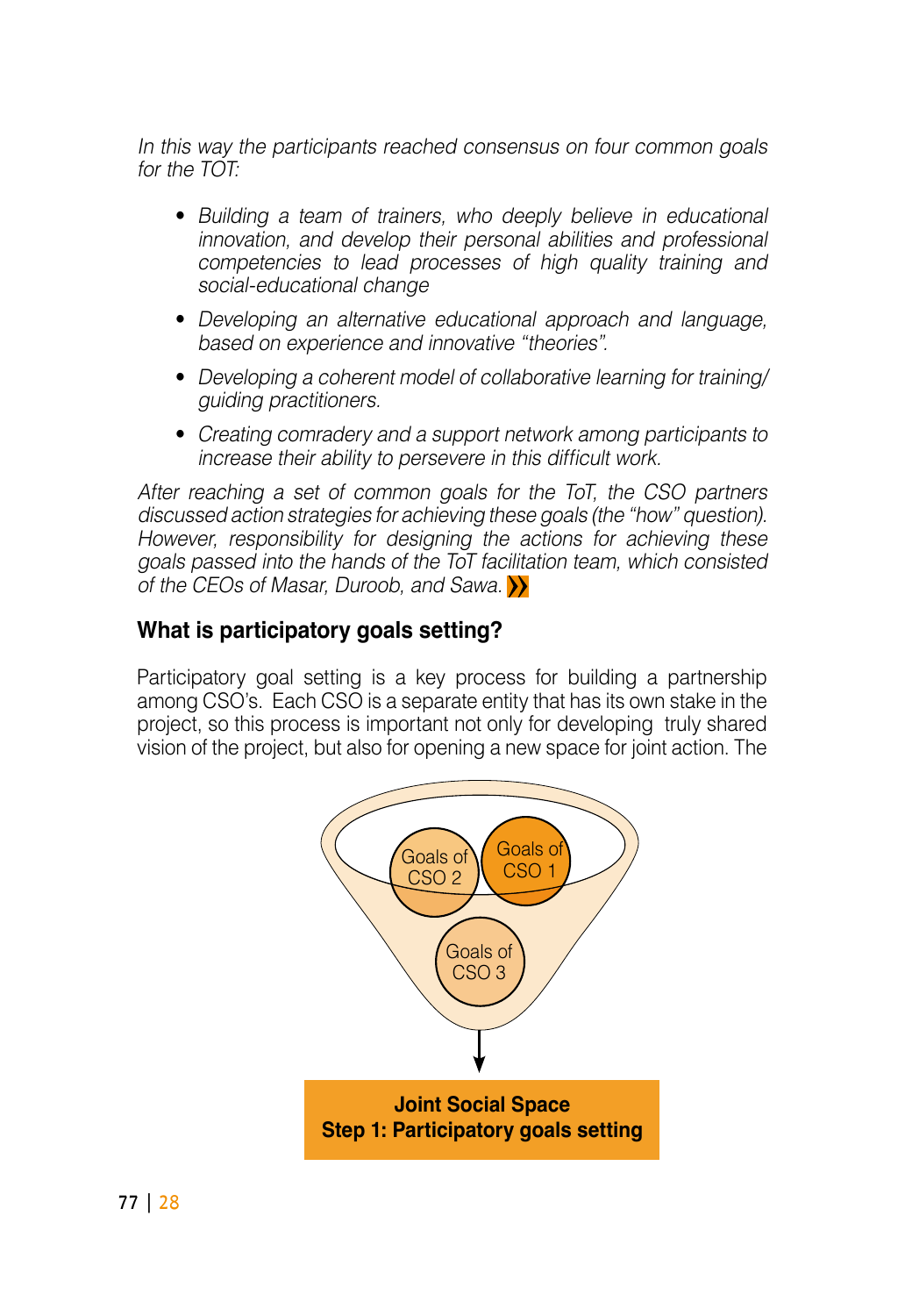purpose of participatory goal setting is to ensure that the project gives true and full expression to the interests and values of each stakeholder organization. However, it is also a relationship building process in which the partners come to know each other better and to understand the deep motivations that move them to join the project. Participatory goal setting fosters shared commitment to the project and to each other. The process may also include clients, funders, experts and other stakeholders who are not members of the partner CSOs if their participation, knowledge, and/or voices are considered important for project success.

A common vision and well-defined goals are considered essential prerequisites to the success of a project. They are also critical for monitoring and evaluating the project's effectiveness. Ideally, participatory goals setting should take place as a part of the grant proposal writing process so that common consensual goals are set by the time project actually begins. However, a preliminary participatory goals setting process is rare. It requires time, resources, and personal commitments that are not usually available prior to securing funding for the project. In these cases, participatory goal setting should be the very first project action. This process should ensure that formal project goals are aligned with the goals and interests of the different partners/ .stakeholders

Participatory goal setting unfolds in response to three questions that stakeholders ask themselves about their joint project: "What?"; "Why?"; and "How?".

- **The "what" question refers to goals.** It is useful for stakeholders to envision goals as the "definitions of success" for the project: "What outcomes do we want to result from this project? What outcomes would constitute the project's success?" Asking these questions stimulates a positive, forward-looking perspective and helps partner CSO's more clearly envision and articulate what they really want from a project. The more clearly they articulate their definitions of success, the better they will be at communicating their aspirations to other stakeholders and setting goals that truly represent the partnership and quide effective action.
- The question "why" refers to the deeper motivations that bring **CSO's together around a common project.** It asks stakeholders: "Why do you care so much about the definitions of success you have articulated? Why do you feel passionate about them?" The question "why" is framed in a very personal way. It is not intended to simply elicit reasons why a project is necessary, but rather to enable stakeholders to articulate the underlying values, feelings, and experiences that drive their commitment to a project. When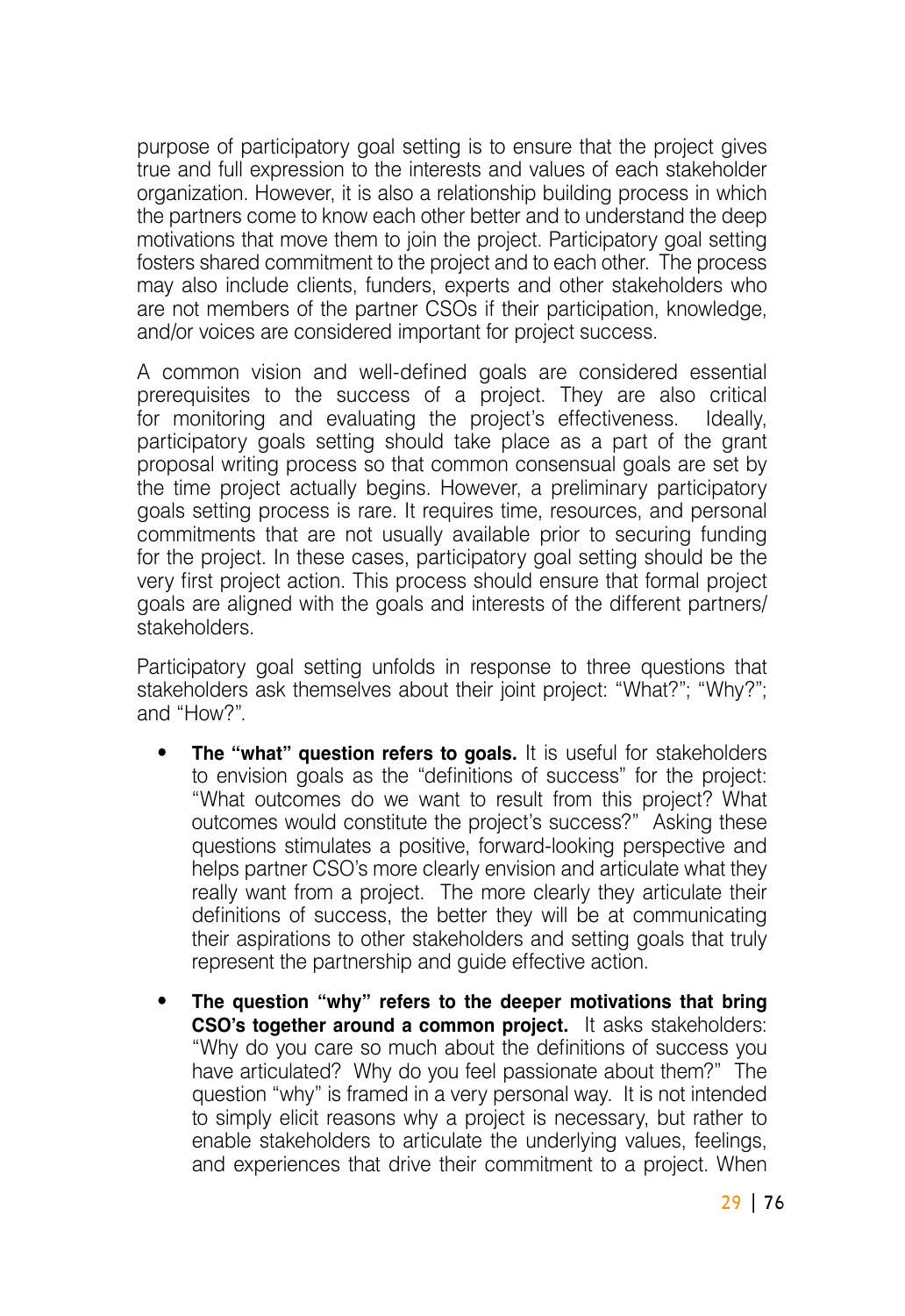stakeholders make these deeper motivations explicit to themselves and to each other, it strengthens the cohesion of the partnership.

The question "how" refers to the actions that need to be taken in order to make success happen. It asks stakeholders: "How should you go about achieving the goals you have defined for yourselves? What concrete steps need to be taken to move from the current state to the desired state?" The question "how" provides a framework for developing a logic model for the project and for action planning. Making the "how" explicit helps build a structure through which values and aspirations become a part of project practice.



A truly participatory process systematically formulates common goals by working at three stakeholder levels: individual, CSO, and project.

- **Individual:** Each individual stakeholder in a CSO partnership should have an opportunity to articulate the goals of the project as he or she sees it
- CSO: The members of each CSO should build on the individual goals in order to come up with the CSO's goals for this project. These goals should be reached by consensus and should incorporate the goals to which individual members are truly committed.
- **Project:** The project's goals should incorporate the goals of all partner CSOs. Representatives of all the CSO partners should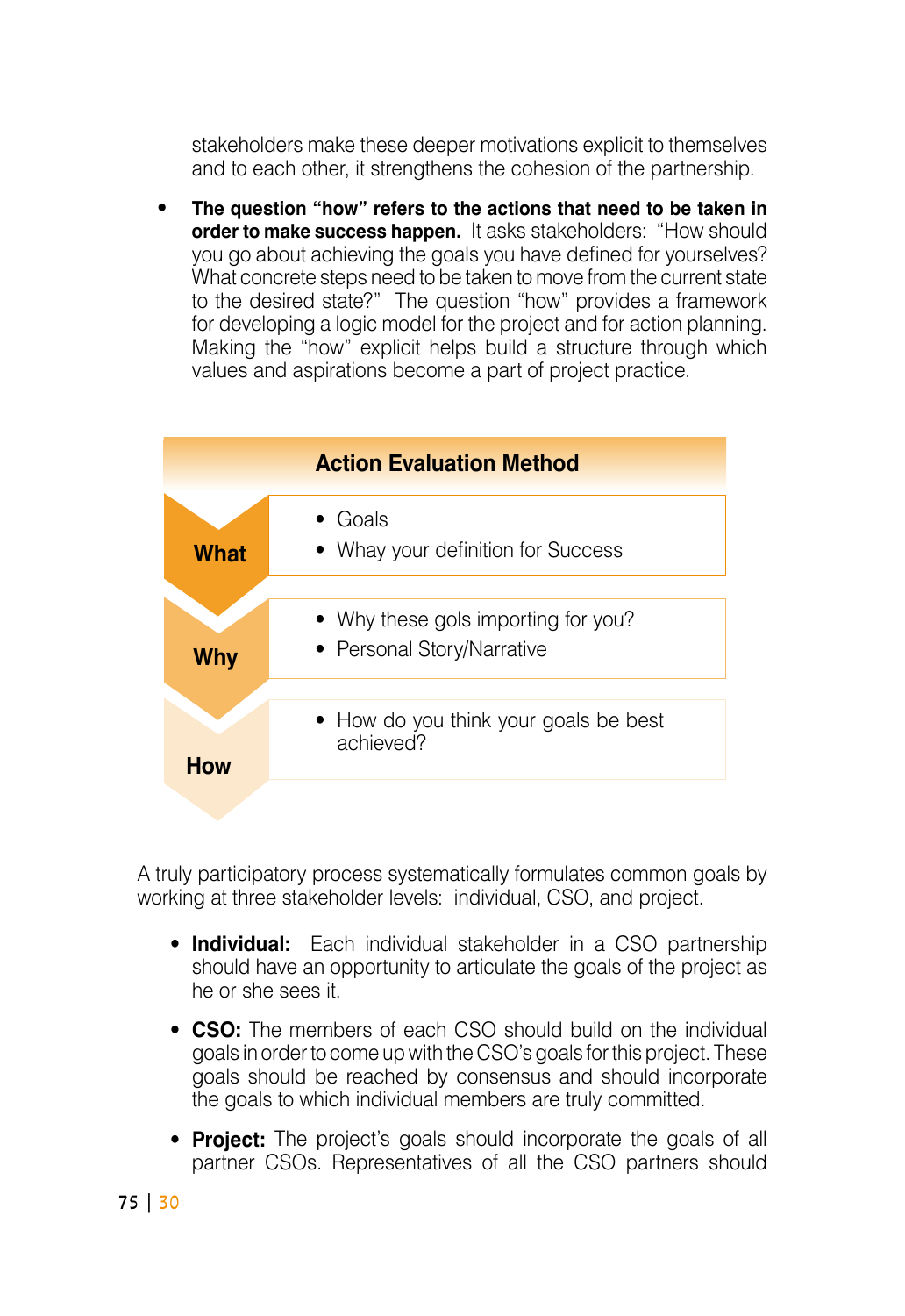come together to share their goals for the project and deliberate until they reach agreement, by consensus, on a common set of goals at the project level.

The following chart summarize the Action Evaluation Levels:



The participatory goal setting process highlights differences among the way stakeholders, at each level, define success. This process may seem counter-intuitive because it entails surfacing potential conflicts among stakeholders precisely when partners are anxious to get to work. However, the desire to smooth over differences and potential conflicts at the outset of a project by avoiding conflict, sets the stage for serious difficulties later on, when stakeholders discover that they have very different expectations about "what, why, and how."

Participatory goal setting enables partners to put their differences on the table early on so that conflicts can be openly resolved or at least managed, rather than festering beneath the surface. Engaging conflict constructively strengthens partnerships by fostering mutual appreciation of difference and finding ways of exploiting the relative strengths, as well as compensating for the weaknesses, of each partner.

### **A** method for participatory goal setting:

There are many different methods that can be used for participatory goals setting. In this handbook we present one relatively simple action research method called "Action Evaluation" (AE). For examples, detailed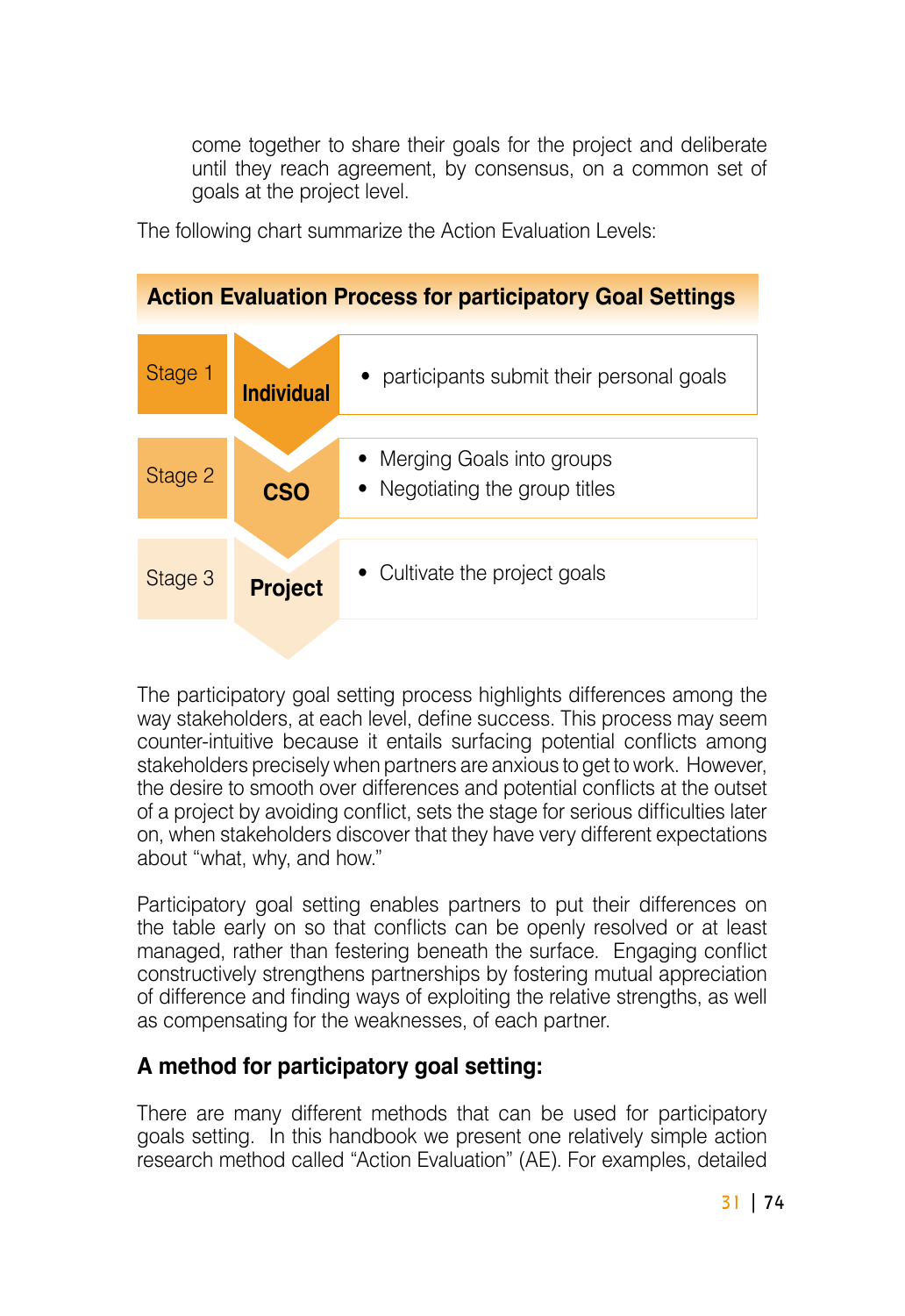descriptions of the process and how to facilitate Action Evaluation please visit<sup>.</sup>

http://www.ariagroup.com/?page id=7.

The AE process can be facilitated by an outside consultant or by a facilitator from within the organizations initiating the project. The following is a brief overview of the steps in Action Evaluation for a CSO partnership:

**1. Identifying the key stakeholder groups to be included in the goal setting process:** Naturally the CSO partners should be included in the process. However, it could also include funders, clients, experts, and other stakeholders. The decision how to define stakeholder groups is also significant and requires careful thought. For example, stakeholders could be define by their organizational affiliations but also by their identification with an ethnic group, gender, location, etc. The number of stakeholder groups is an important consideration. While it is important to be inclusive, the more stakeholder groups, the more complex and costly the process will be.

#### **2. Defining the three research questions:**

- What are the definitions of success for (this project)?
- Why are these goals important to you?
- How should we go about achieving these goals?
- 3. Preparing a questionnaire and eliciting responses from individual stakeholders: The key to this step is to enable individuals from the different stakeholder groups to make their voices heard in setting project goals. The implication is that the individuals involved in the process should have sufficient time to respond in writing either through a web-based platform, by email, or in print form to the questionnaire.
- 4. **Analyzing the "what" question at the CSO level:** The individual responses to the questionnaire should be analyzed for each CSO or stakeholder group separately. The goals of all the individuals in each CSO should be pooled and then organized into three categories: goals expressed by more than one member of the group (common goals), goals expressed by only one member (unique goals), and goals that appear to conflict or reflect some underlying dilemma (conflicting goals).
- 5. **The "why" discussion:** Representatives of each CSO and/or stakeholder group meet in order to share their responses to the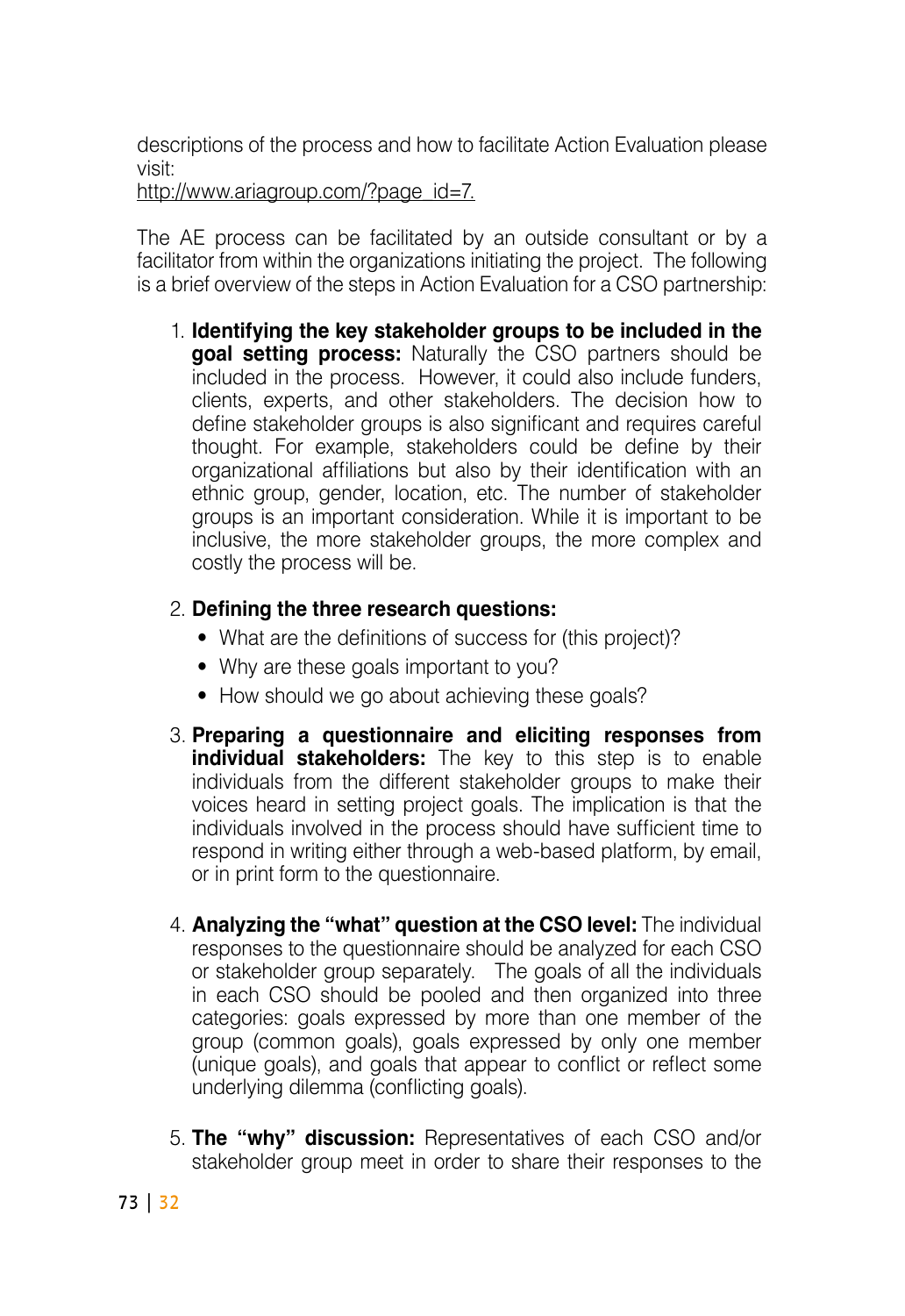"why" question. The "why" discussion can be a very powerful experience because enabling people to talk together about what is truly meaningful to them stimulates "resonance" among them. Such a conversation is new even for people who have worked together in the same organization for years. Although it seems counterintuitive, it is advisable to discuss the "why" before discussing the "what" (the goals themselves). When people hear and resonate with each other's deeper motivations, it makes it easier for them to accept differences and manage conflicts in both ends and means. If there are more than ten participants from a particular CSO, it makes sense to divide into sub-groups for the "why" discussion so that everyone can be heard.

- 6. **Defining the goals for each CSO:** After the "why" discussion, the analysis of the "what" question (qoals) is presented to representative of each CSO separately. They deliberate on their goals and come to consensus. When people have unique goals, they should be given an opportunity to make the case for including their goals. It is important to be parsimonious in setting goals and only add goals when the truly represent common commitment. When there are too many goals (more than four) they begin to lose meaning and efficacy in motivating and quiding project action. When conflicts are revealed, each side should be given an opportunity to make its case. If consensus on a goal cannot be achieved, the group should decide on how they will manage the differences. In any case, members of a CSO should only set a goal to which they are truly willing to be held accountable.
- 7. **Analyzing and merging the CSO partner goals:** After each CSO defines its goals, it is helpful to do an analysis that merges the goals in to in a single set of common, unique, and conflicting goals at the project level.
- 8. **Meeting to agree on common project goals:** Representatives from each CSO meet to discuss the merged goals and to come to consensus on common goals, following the same procedure described for the CSO level goal setting. During this process, it is also useful to briefly revisit the "why" question as well.
- 9. **Action planning:** This step makes use of the responses to the "how" question in order to determine the concrete steps that need to be taken in order to achieve each of the project goals. These responses provide a database from which to choose particular actions and to arrange them in an order that logically leads from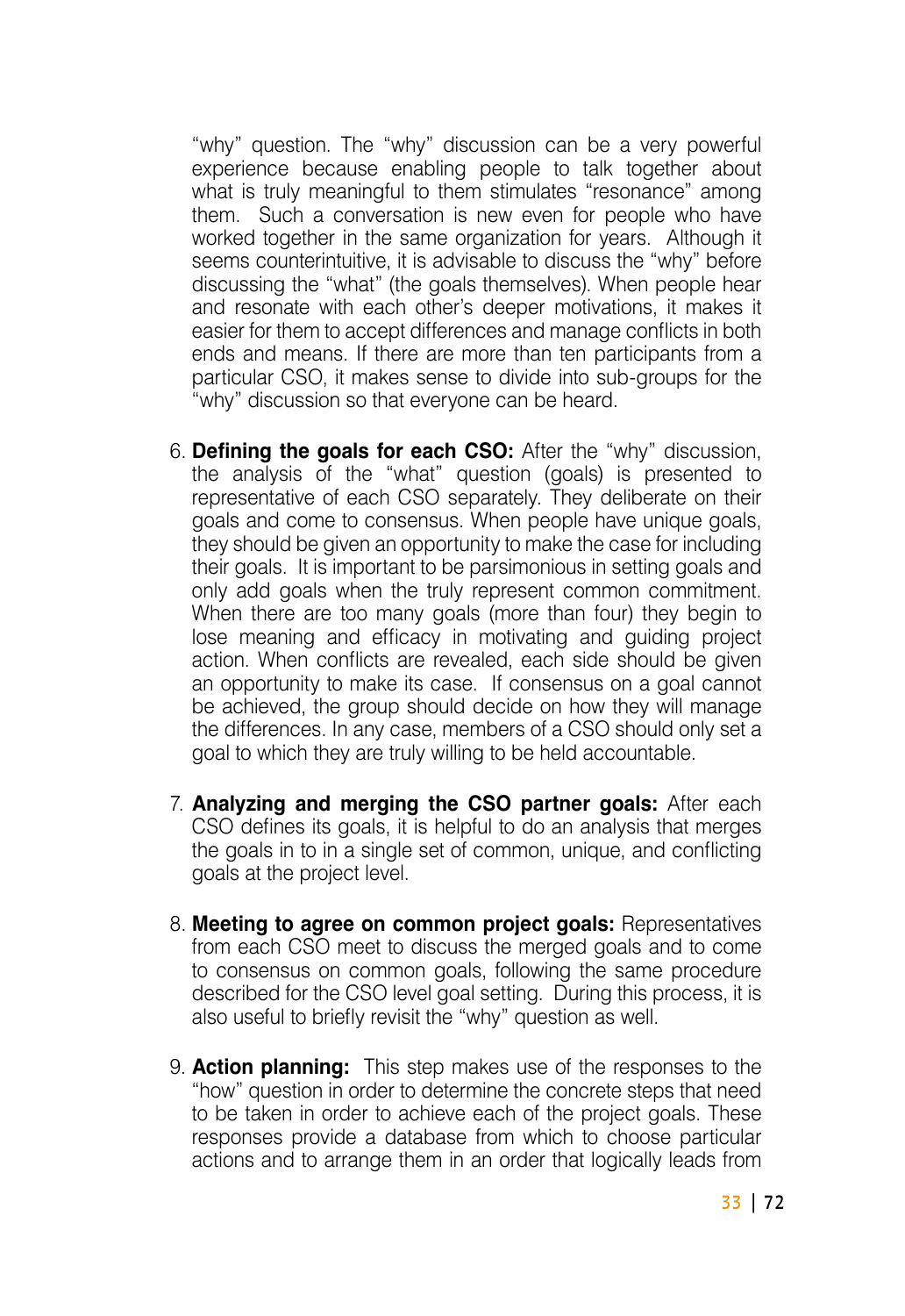one to the next until a particular goal is achieved. An action plan, or logic model, represents a kind of theory that explains how particular outcomes will be achieved. It should specify each step in chronological order, the organization and/or role that should carry out each step, and when it should be completed. In this way, the plan not only quides action but serves as a basis upon which to monitor and evaluate progress.

The process of participatory goals setting for a CSO partnership can be compared to a fruit tree. The "what's" (goals) are the fruit that can be picked and eaten after a long process of growth and ripening. The "how's" (action plan) are the trunk, branches and leaves that transmit nutrients and use them to stimulate development and growth. The "why's" (values and motivations) are the roots. They reach down deep to both absorb nutrients and to hold the tree steady in the face of environmental challenges. It is easy to ignore the "why's" because they lie beneath the surface of the earth- invisible to the naked eye. But without them a tree could not exist for long.

**Summary:** Participatory goal setting is a CSO partnership building process. It focuses on defining the "what", "why", and "how" of a project. It builds commitment to the partnership by enabling all the partners, at both the individual and organizational level, to have their voices heard so that project goal gives expression to their values and aspirations. It enables partner CSO's to identify potential conflicts and to either resolve them or design ways of managing them before they have a negative impact on the project. Action Evaluation offers one method for participatory goals .setting